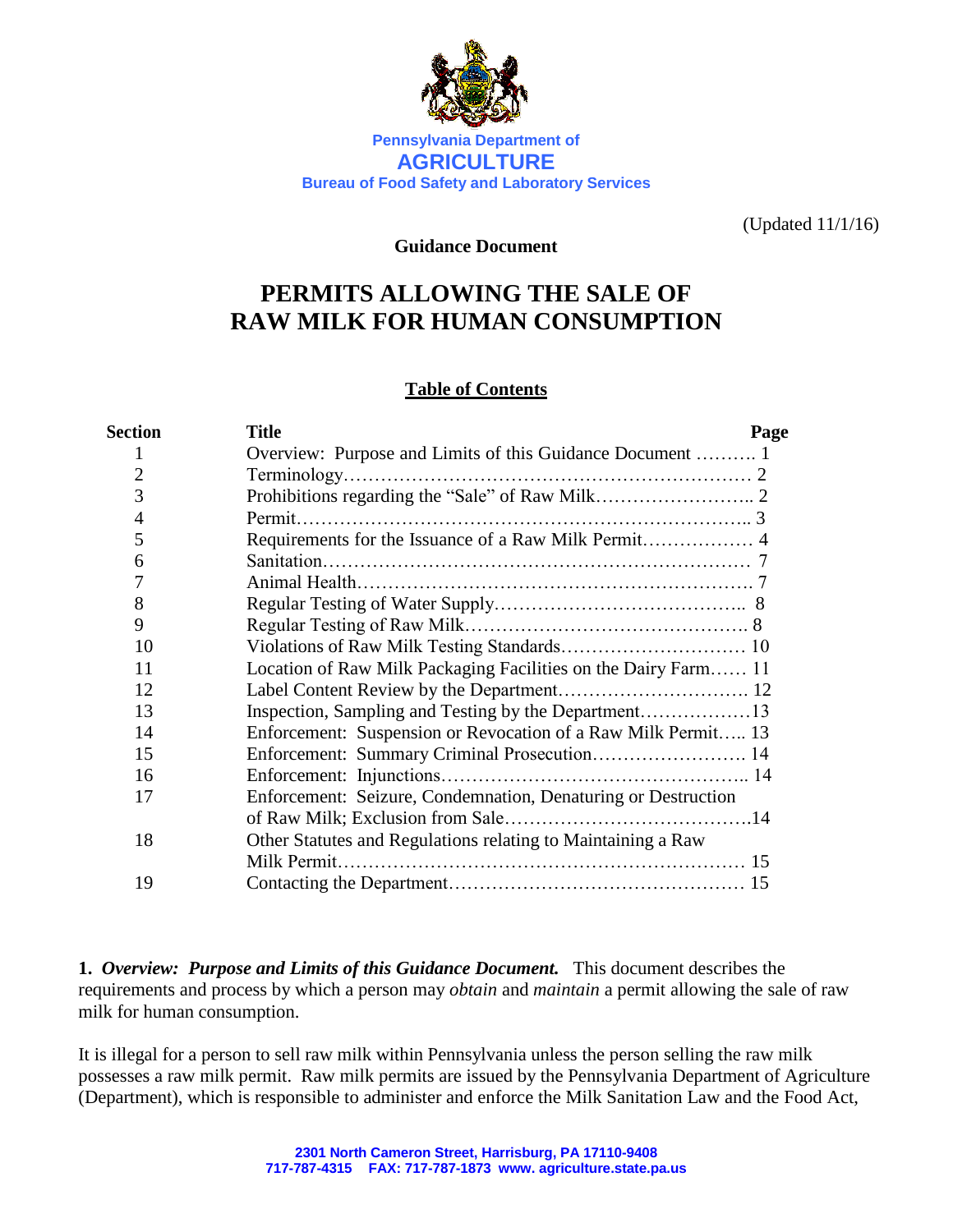and to make sure that the laws and regulations relating to the lawful production and sale of raw milk are complied with.

This document describes how the Department will, in most instances, exercise its *discretion* in raw milk permit matters arising under the Milk Sanitation Law, the Food Act or their attendant regulations. It does not preempt or contradict the Milk Sanitation Law, the Food Act or any regulation promulgated under authority of these laws, or any other statutory or regulatory requirements. In the event of a conflict between a provision of this guidance document and a statute or regulation, the statute or regulation shall control.

Copies of the Milk Sanitation Law and the Food Act are available at the Department's website[:](http://www.agriculture.state.pa.us/) [www.agriculture.state.pa.us.](http://www.agriculture.state.pa.us/) The regulations that are established under authority of the Milk Sanitation Law are found at Title 7 of the Pennsylvania Code, under Chapters 57 and 59. The regulations that are established under authority of the Food Act are found at Title 7 of the Pennsylvania Code, under Chapter 46. All of these regulations can be viewed on-line, at [www.pacode.com](http://www.pacode.com/) .

2. *Terminology.* This guidance document makes reference to "raw milk for human consumption," "successor raw milk permits" and "new raw milk permits." For purposes of this guidance document:

a. The phrase "raw milk for human consumption" refers to unpasteurized milk that is marketed to consumers without first being pasteurized or further processed.

b. The phrase "successor raw milk permit" describes a raw milk permit sought by an applicant who:

i. Currently holds a valid raw milk permit; *and*

ii. Seeks to have a successor raw milk permit in place upon the August 31 expiration of the current raw milk permit, so as to continue to be able to lawfully sell raw milk for human consumption; *and*

iii. Seeks the raw milk permit for the same dairy farm that is the subject of the current raw milk permit; *and*

iv. Delivers the permit application to the Department prior to the August 31 expiration of the current raw milk permit.

(3) The phrase "new raw milk permit" describes a raw milk permit that is not a successor raw milk permit.

## 3. *Prohibitions regarding the "Sale" of Raw Milk***.**

a. *General Prohibitions*. The following activities are among the prohibitions imposed by the Milk Sanitation Law: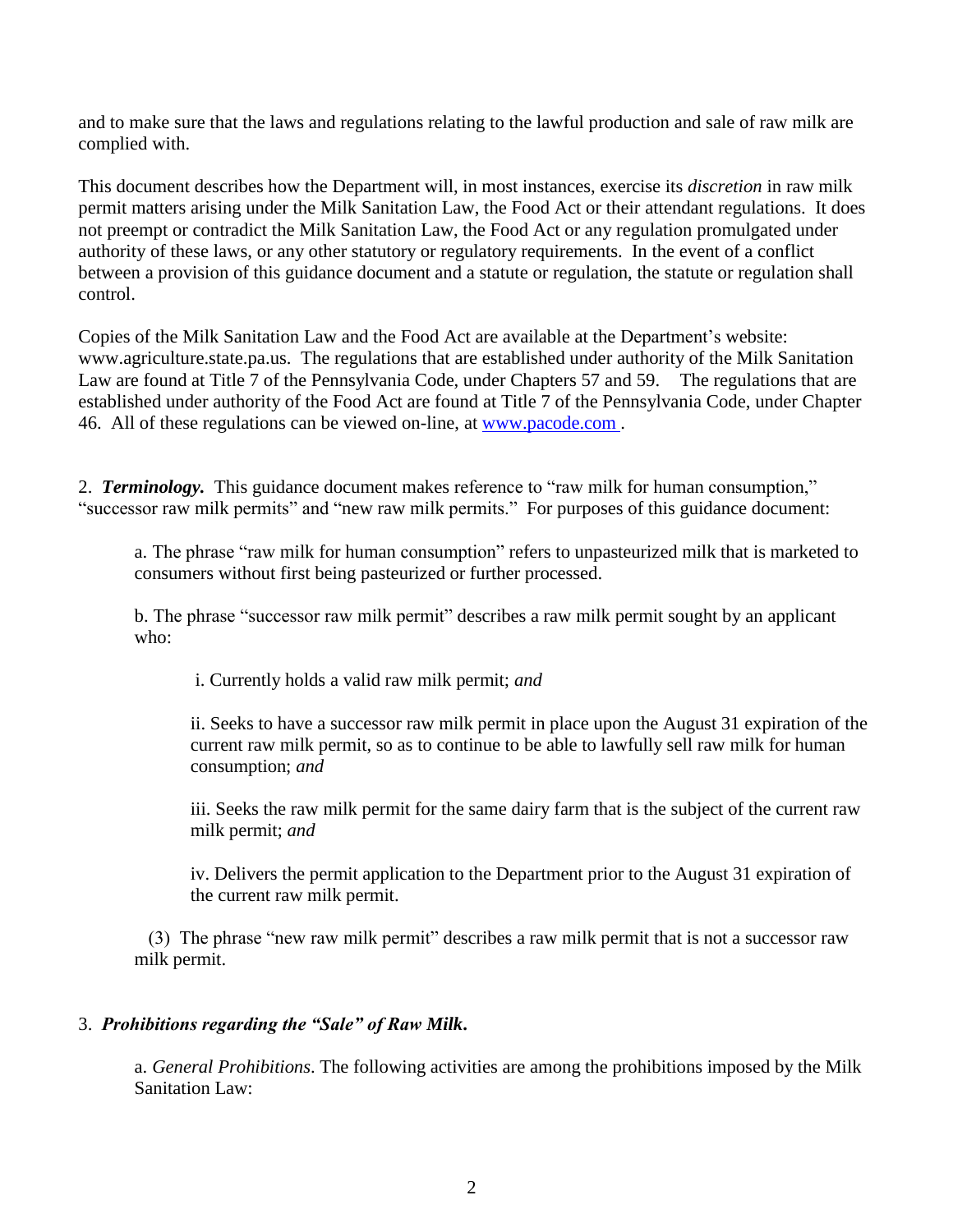i. A person shall not sell raw milk for human consumption without having a current raw milk permit issued by the Department.

ii. A person shall not sell raw milk without being in compliance with the testing and documentation requirements of the Milk Sanitation Law, and any other applicable statute or regulation.

iii. A person shall not sell raw milk for human consumption in any form other than as raw milk sold under permit issued by the Department. Raw milk may be used in the manufacture of aged cheese; however the resulting cheese may not be sold unless the producer holds a permit from the Department, authorizing the sale of aged cheese manufactured from raw milk.

b. *Broad Definition of what constitutes a "Sale" of Raw Milk*. It is important for a raw milk permit holder (or a person who does not have a raw milk permit and is "selling" raw milk illegally) to know that *the Milk Sanitation Law defines the "sale" of raw milk in a very broad way*, to include a wide range of activities and transactions. These include:

i. the sale of raw milk;

ii. the exchange of raw milk;

iii. the delivery of raw milk;

iv. the having of raw milk in one's possession, care, control or custody with the intent to sell, exchange or deliver it;

v. offering raw milk for sale (whether the offer is made through display of the raw milk, through print advertising, through electronic advertising or through any other method); and

vi. exposing raw milk for sale.

#### 4. *Permit***.**

a. *Actions authorized under a Raw Milk Permit*. A raw milk permit essentially authorizes two things:

i. The raw milk permit authorizes the permit holder to lawfully produce and sell (within Pennsylvania) raw milk for human consumption.

ii. The raw milk permit authorizes the permit holder to obtain an additional permit from the Department, authorizing the production and lawful sale of 60 day aged h ar d cheese from raw milk .( standards for hard cheese as listed in 21CFR133.150).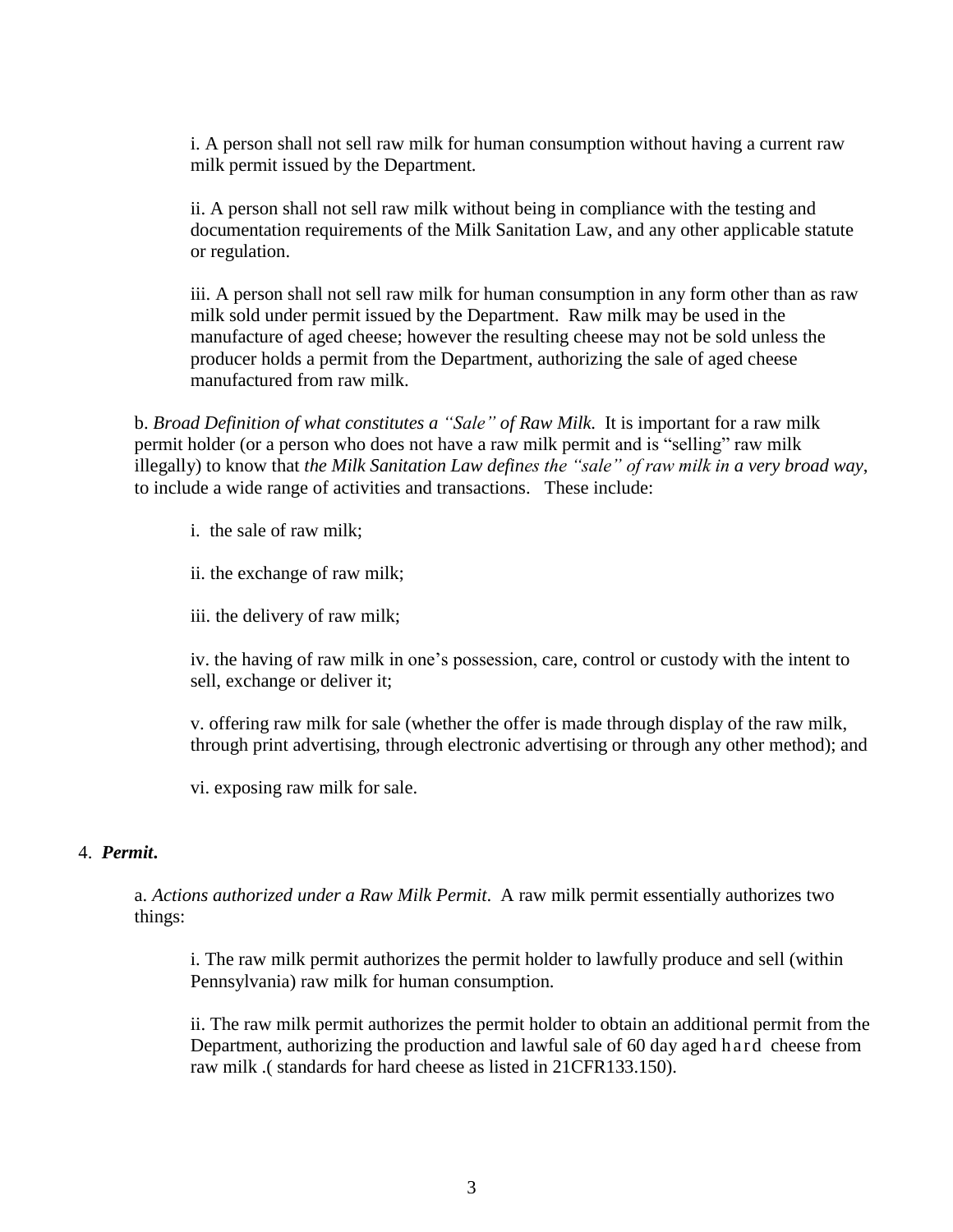b. *Duration of Permit*. A raw milk period runs from September 1 of a given year through August 31 of the following year. If a raw milk permit holder wishes to renew a permit for a subsequent September-1-through-August-31 interval, the permit holder should apply to the Department well in advance of the August 31 expiration date. A permit application may be obtained by contacting the Department at the address set forth in Section 19 (titled "Contacting the Department").

#### 5. *Requirements for the issuance of a raw milk permit***.**

#### a. *Pre-issuance inspection.*

i. *New raw milk permits.* Prior to issuing a raw milk permit, the Department will inspect the dairy farm that is the subject of a new raw milk permit application, to determine whether the dairy farm is in compliance with the Milk Sanitation Law and the regulations promulgated under authority of the Milk Sanitation Law. The dairy farm must be in passing condition in order to be eligible for a raw milk permit.

ii. *Successor raw milk permits*. If a raw milk permit holder applies to the Department for a successor raw milk permit, then the Department may issue the raw milk permit without conducting the dairy farm inspection described in subparagraph (i).

#### b. *Confirmation of Tuberculosis-Free and Brucellosis-Free Status*.

i. *New raw milk permits*. An applicant for a new raw milk permit shall provide the Department confirmation that the animal or herd from which the raw milk is to be produced has been determined to be free from brucellosis and free from tuberculosis, in accordance with the process described in Section 7 (a) and (b) (titled "Animal Health"). This confirmation must be provided in order for the subject dairy farm to be eligible for a raw milk permit.

ii. *Successor raw milk permits*. An applicant for a successor raw milk permit shall, at intervals of no greater than 13 months, provide the Department confirmation that the animal or herd from which the raw milk is to be produced has been determined to be free from brucellosis and tuberculosis by annual tests in accordance with the process described in Section 7 (a) and (b) (titled "Animal Health").

#### c. *General herd health*.

i. *New raw milk permits*. An applicant for a new raw milk permit shall have a licensed veterinarian examine the herd and provide the Department a written report of this examination. The report shall reflect that the herd is in good general health and free from communicable disease. This shall be done in accordance with Section 7 (c) (titled "Animal Health").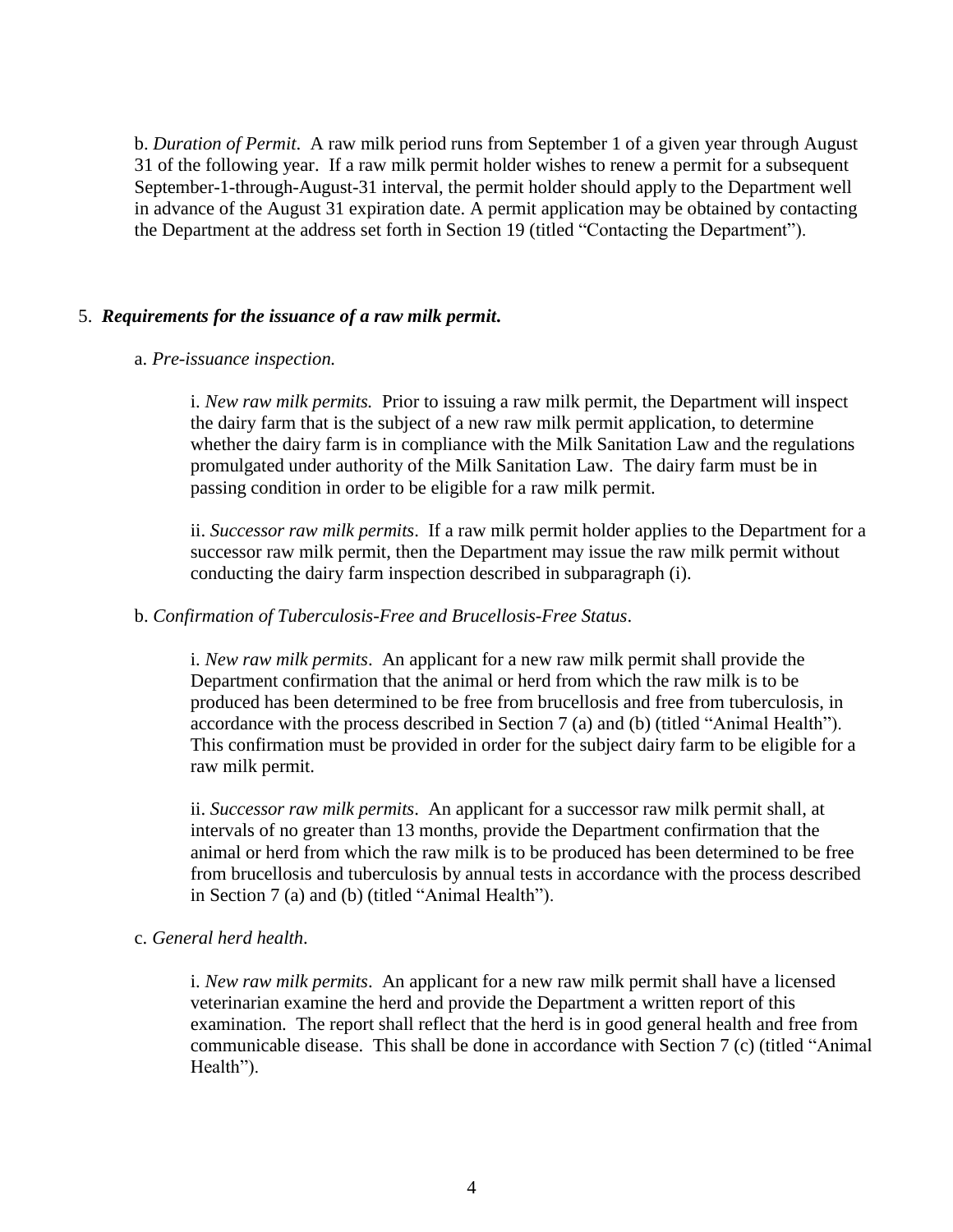ii. *Successor raw milk permits*. An applicant for a successor raw milk permit shall provide the Department a copy of a veterinary examination report as described in subparagraph (i). The report must be dated within one year preceding the date of the application, and shall reflect that the herd is in general good health and free from communicable disease. The applicant shall continue to have this veterinary examination conducted on an annual basis, in accordance with Section 7 (c) (titled "Animal Health").

## d. *Confirmation of safe water supply*.

i. *New raw milk permits*. An applicant for a new raw milk permit shall have the dairy farm water supply tested, and shall provide the Department with confirmation that the water is bacteriologically safe, in accordance with Section 8 (titled "Regular Testing of Water Supply"). Confirmation that the water supply is bacteriologically safe must be provided in order for the subject dairy farm to be eligible for a raw milk permit. If the water supply is through a public or municipal water system, this testing requirement does not apply.

ii. *Successor raw milk permits*. An applicant for a successor raw milk permit shall provide the Department with a copy of a written laboratory report as described in subparagraph (i). The report must be dated no earlier than 6 months preceding the date of the application, shall be done in accordance with Section 8 (c) (titled "Regular Testing of Water Supply"), and shall reflect that the dairy farm water supply is bacteriologically safe.

## e. *Sampling and testing*.

i. *New raw milk permits*. An applicant for a new raw milk permit shall demonstrate the ability to produce raw milk for human consumption through the following process:

A. The applicant shall have an approved sampler (a person certified by the Department to obtain samples of milk or milk products) draw 3 separate samples of commingled milk. The samples shall be drawn at least 7 days apart, and shall be taken on an unannounced basis.

B. Each of these 3 samples shall be submitted to a Pennsylvania Approved Dairy Laboratory or the Department for analysis.

C. The analysis shall determine whether the sample meets the temperature, bacteriological and chemical standards set forth in the Raw Milk Testing Standards Chart set forth in Section 9 (c) (titled "Regular Testing of Raw Milk"). These standards are as follows:

| <b>Type of Standard</b> | <b>Standard</b>                                                                                                                |
|-------------------------|--------------------------------------------------------------------------------------------------------------------------------|
| Temperature             | Raw milk shall be cooled to<br>$40^{\circ}F(4^{\circ}C)$ or less within<br>two hours after milking,<br>provided that the blend |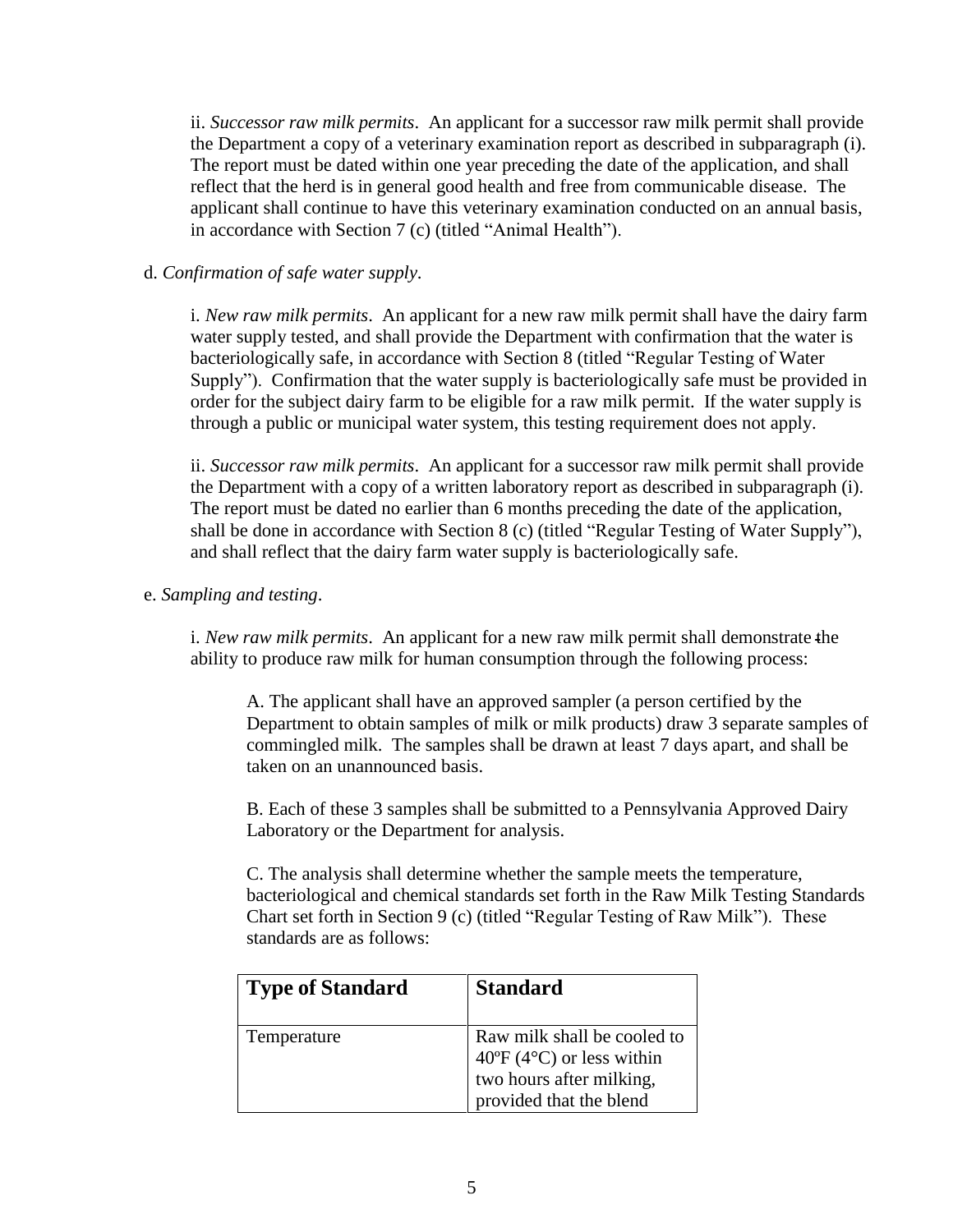| <b>Bacterial Count</b>                                                                                                                     | temperature after the first<br>and subsequent milking<br>does not exceed $50^{\circ}$ F<br>$(10^{\circ}C).$<br>Bacteria shall not be present                                                                                                                                                                      |
|--------------------------------------------------------------------------------------------------------------------------------------------|-------------------------------------------------------------------------------------------------------------------------------------------------------------------------------------------------------------------------------------------------------------------------------------------------------------------|
|                                                                                                                                            | in excess of 20,000 per<br>milliliter. NOTE: Tested<br>in conjunction with a drug<br>residue/inhibitory<br>substance test.                                                                                                                                                                                        |
| <b>Coliform Count</b>                                                                                                                      | Coliform shall not exceed<br>10 per milliliter.<br><b>NOTE:</b> Tested in<br>conjunction with a drug<br>residue/inhibitory<br>substance test.                                                                                                                                                                     |
| <b>Somatic Cell Count</b>                                                                                                                  | The somatic cell count<br>shall not exceed<br>750,000/milliliter<br>$(1,500,000/ml$ for goat<br>milk).                                                                                                                                                                                                            |
| Test for presence of Drugs<br>(including growth<br>inhibitors)                                                                             | There shall be no positive<br>results for drug residue,<br>using drug residue detection<br>laboratory techniques<br>referenced in the current<br>Grade "A" Pasteurized Milk<br>Ordinance developed by the<br><b>United States Department</b><br>of Health and Human<br>Services, Food and Drug<br>Administration. |
| Test for presence of<br>Pathogenic Bacteria<br>including Salmonellae,<br>Listeria monocytogenes,<br>Camphylobacter, and E.<br>Coli 0157:H7 | There shall be no<br>pathogenic bacteria present.                                                                                                                                                                                                                                                                 |

D. If any of the 3 samples *violates or exceeds* a standard set forth in the referenced Raw Milk Testing Standards Chart, the 3-sample process shall repeat itself until 3 successive samples are in compliance with the referenced standards.

E. If the first of the three required samples is tested as prescribed above, and concludes that no pathogenic bacteria are present; the second and third samples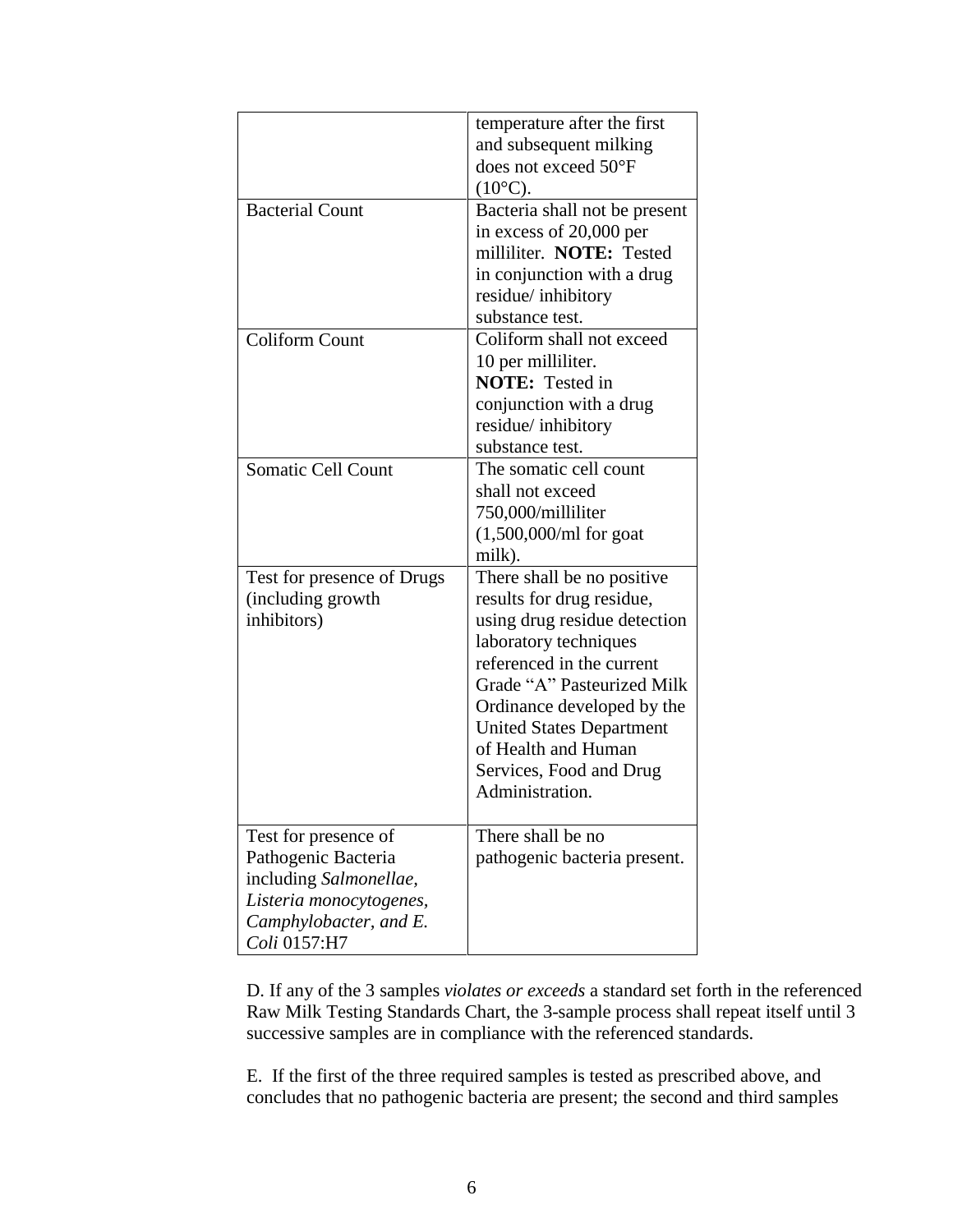need not be tested for the presence of pathogenic bacteria. If a sample test concludes that pathogenic bacteria *are* present, no raw milk permit will be issued until and unless two separate consecutive tests, from samples drawn at least 7 days apart, conclude that no pathogenic bacteria are present.

ii. *Successor raw milk permits*. An applicant for a successor raw milk permit shall demonstrate its ability to produce raw milk for human consumption through the regular sampling and testing process described in Section 9 (titled "Regular Testing of Raw Milk").

## f. *Raw milk packaging.*

## (a) *Sales or delivery on premises other than the farm where the raw milk for human consumption is produced.*

When raw milk for human consumption is packaged for sale or delivery at a location other than the farm where the raw milk for human consumption is produced, the bottling and capping operations shall be conducted in a room separate from the milk room by a mechanical means of filling and capping the bottles or containers, and the closure must protect the pouring lip to its largest diameter.

(b) *Sales or delivery on premises where the raw milk for human consumption is produced.* When raw milk for human consumption is packaged for sale or delivery at the location where the raw milk for human consumption is produced, the Department will consider a milk room facility as being adequate for the bottling and capping of the bottles or containers. This activity must be completed in a sanitary manner using easily cleanable equipment that has been properly cleaned and sanitized.

6. *Sanitation***.** In general, a raw milk permit holder must maintain and operate its dairy farm in compliance with the same sanitation and handling standards that are applicable to the production of milk for pasteurization. These requirements are in the regulations at 7 Pa. Code Chapter 59a.19, entitled "Standards for Grade "A" milk for pasteurization, ultra-pasteurization, or aseptic processing." These regulations can be viewed [on-line, at http://www.eatsafepa.com,](http://www.eatsafepa.com/) or are available from the Department upon request.

7. *Animal Health.* In general, a raw milk permit holder must monitor the health of the animals from which the raw milk is produced, to ensure that they are in general good health and free of tuberculosis and brucellosis. A more specific description of these herd health monitoring requirements follows:

#### a. *Confirmation of Brucellosis-Free Status*.

i. *Annual Blood Tests*. A raw milk permit holder shall, at intervals of no greater than 13 months, provide the Department confirmation from a licensed veterinarian that the animal or herd from which the raw milk is produced has been determined to be free from brucellosis by annual blood tests conducted in accordance with the regulations at 7 Pa. Code Chapter 7 (relating to brucellosis regulations).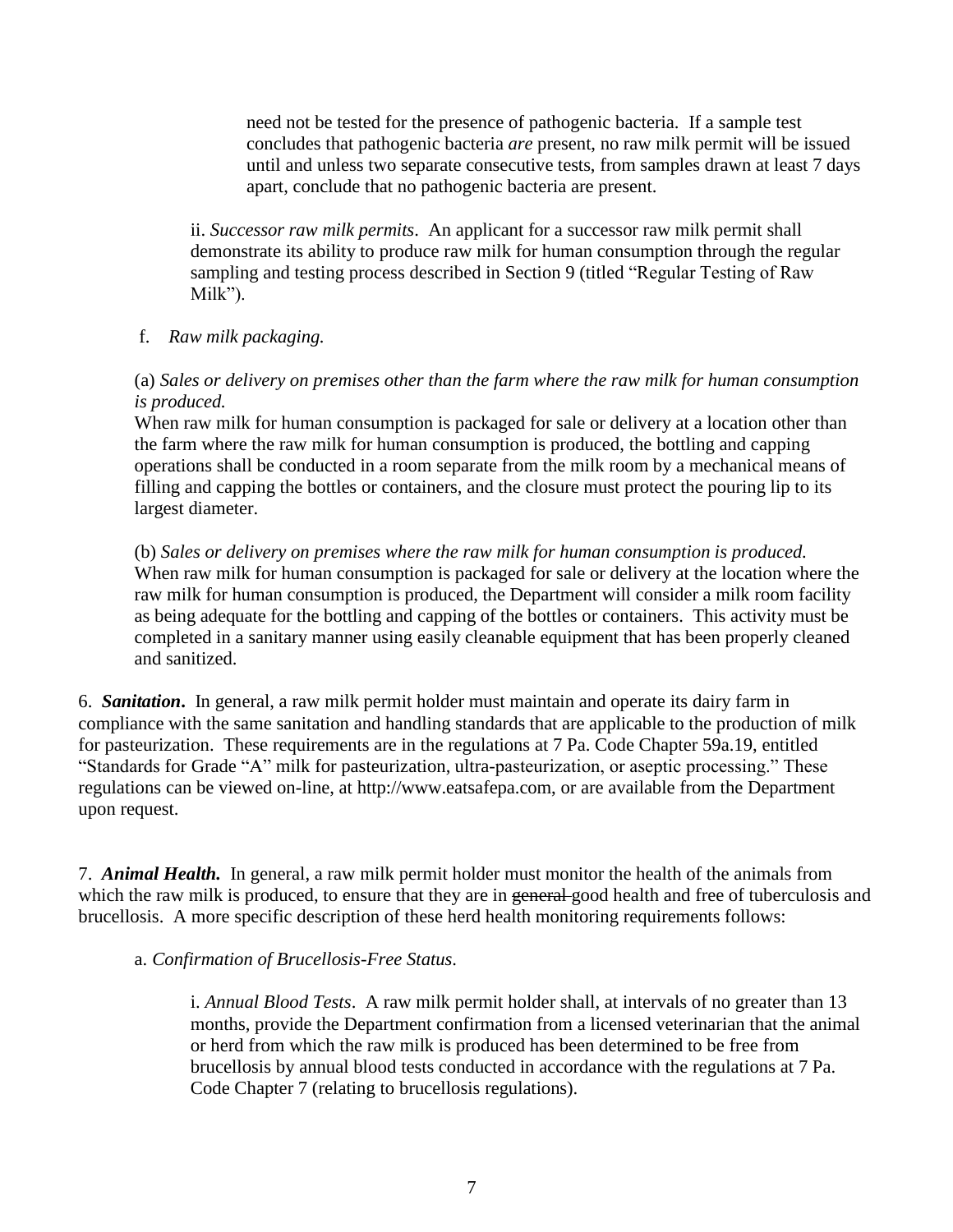ii. *Ring Tests at Intervals of Six Months or Less*. A raw milk permit holder shall, at intervals of no greater than 6 months, provide the Department confirmation of the results of a brucellosis ring test conducted with respect to the animal or herd from which the raw milk is produced.

b. *Annual Confirmation of Tuberculosis-Free Status*. A raw milk permit holder shall, at intervals of no greater than 13 months, provide the Department confirmation from a licensed veterinarian that the animal or herd from which the raw milk is produced has been determined to be free from tuberculosis by annual tests conducted in accordance with the regulations at 7 Pa. Code Chapter 9 (relating to control and eradication of tuberculosis of livestock).

c. *Annual Veterinary Examination*. A raw milk permit holder shall, at intervals of no more than one year, have a licensed veterinarian examine the herd and issue a written report of this examination. The report should reflect that the herd is in good general health and free from communicable disease. The raw milk permit holder shall retain a copy of the written veterinarian's report for at least three years and shall, upon request of the Department, make the report available for inspection.

## 8. *Regular Testing of Water Supply*.

a. *Regular Testing*. The water supply for a dairy operation that produces raw milk under a raw milk permit must be safe and sanitary.

b. *Testing Frequency*. Individual water supplies must be tested *at least once every 6 months, and whenever any repair or alteration is made* to the water supply system. This testing is at the raw milk permit holder's expense. If the water supply is through a public or municipal water system, this testing requirement does not apply.

c. *Testing Standards*. The water tests described in this section shall be conducted at a laboratory that is acceptable to the Department. The testing shall include bacteriological examinations to determine whether the water is bacteriologically safe. The water supply shall contain a Most Probable Number of Coliform Organisms (MPN) of less than 2.2-per-100-milliliters by the multiple tube fermentation method or less than 1-per-100-milliliters by the membrane filter technique or the chromogenic substrate technique. The water shall otherwise be safe and sanitary.

d. *Records of Water Testing*. The raw milk permit holder shall retain all records of required water tests, and shall make these available for inspection upon request of the Department.

## 9. *Regular Testing of Raw Milk***.**

a. *Responsibility.* A raw milk permit holder is responsible to arrange for the regular sampling and testing required with respect to the raw milk permit, and to pay for this testing.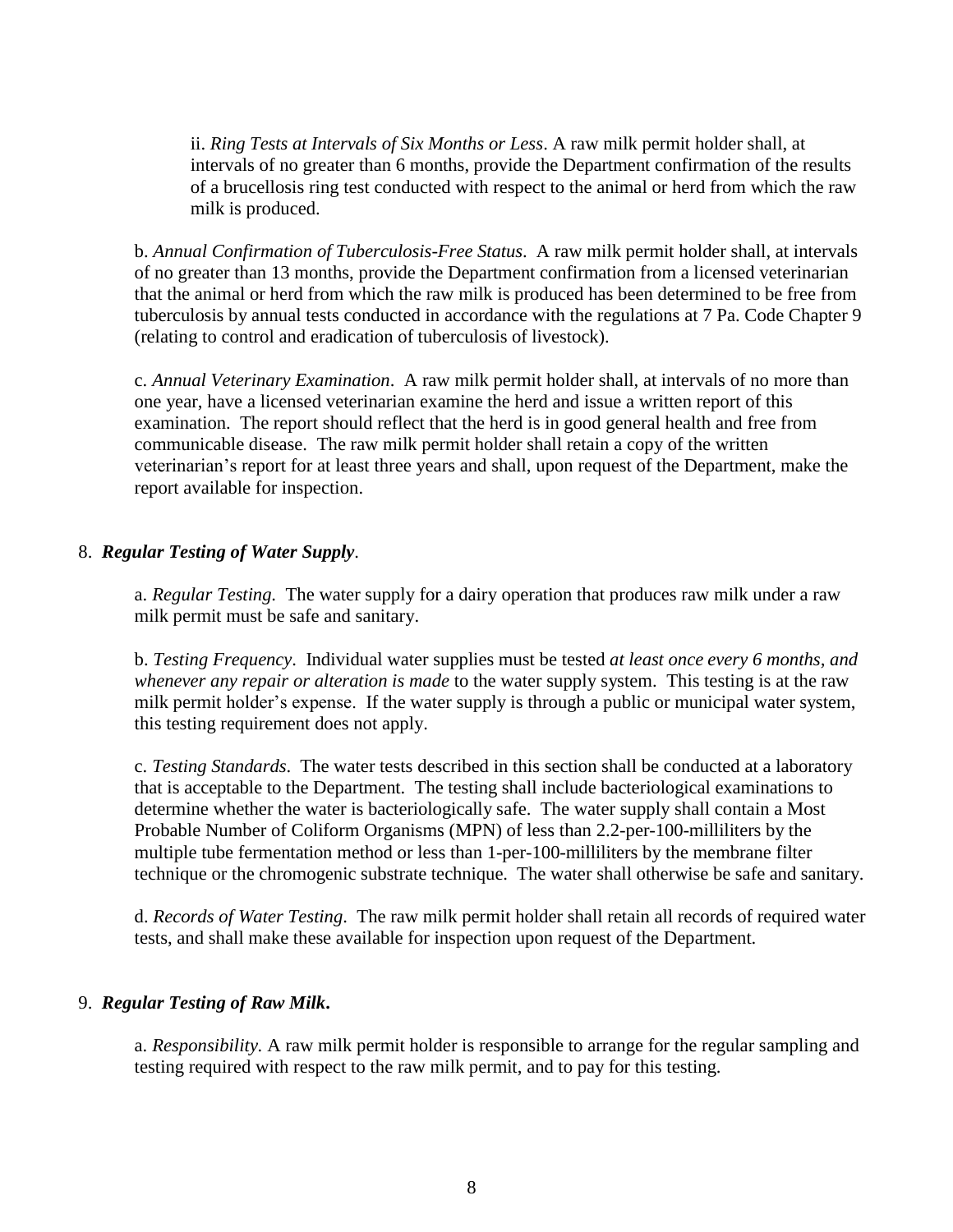b. *Pennsylvania Approved Dairy Laboratories*. All raw milk samples submitted for testing must be analyzed at an *official laboratory* (a laboratory which is under the direct supervision of the Department) or a *Pennsylvania approved dairy laboratory* (a laboratory authorized or designated by the Department as allowed to perform specific milk testing).

c. *Testing Schedule*. A raw milk permit holder must coordinate raw milk testing on the following schedule, and the raw milk samples must meet the following standards:

| <b>Required Action</b><br><b>Interval</b>                                                                                                                                           | <b>Type of Action or</b><br><b>Test Required</b>                                          | <b>Standard</b>                                                                                                                                                                                                                           |
|-------------------------------------------------------------------------------------------------------------------------------------------------------------------------------------|-------------------------------------------------------------------------------------------|-------------------------------------------------------------------------------------------------------------------------------------------------------------------------------------------------------------------------------------------|
| At all times                                                                                                                                                                        | Maintain raw milk<br>temperature in accordance<br>with raw milk temperature<br>standards. | Raw milk shall be cooled to<br>$40^{\circ}$ F (4 $^{\circ}$ C) or less within<br>two hours after milking,<br>provided that the blend<br>temperature after the first<br>and subsequent milking<br>does not exceed 50°F<br>$(10^{\circ}C).$ |
| At least twice each month,<br>in conjunction with the tests<br>for coliform count and for<br>the presence of drugs<br>(including growth<br>inhibitors), described in this<br>chart  | <b>Bacterial Count</b>                                                                    | Bacteria may not be present<br>in excess of 20,000 per<br>milliliter. NOTE: Tested<br>in conjunction with a drug<br>residue/inhibitory<br>substance test.                                                                                 |
| At least twice each month,<br>in conjunction with the tests<br>for bacterial count and for<br>the presence of drugs<br>(including growth<br>inhibitors), described in this<br>chart | <b>Coliform Count</b>                                                                     | Coliform may not exceed<br>10 per milliliter.<br><b>NOTE:</b> Tested in<br>conjunction with a drug<br>residue/inhibitory<br>substance test.                                                                                               |
| At least twice each month                                                                                                                                                           | Somatic Cell Count                                                                        | The somatic cell count shall<br>not exceed<br>750,000/milliliter<br>$(1,500,000/ml$ for goat<br>milk)                                                                                                                                     |
| At least twice each month,<br>in conjunction with the tests                                                                                                                         | Test for presence of drugs<br>(including growth                                           | There shall be no positive<br>results for drug residue,                                                                                                                                                                                   |

## Raw Milk Testing Standards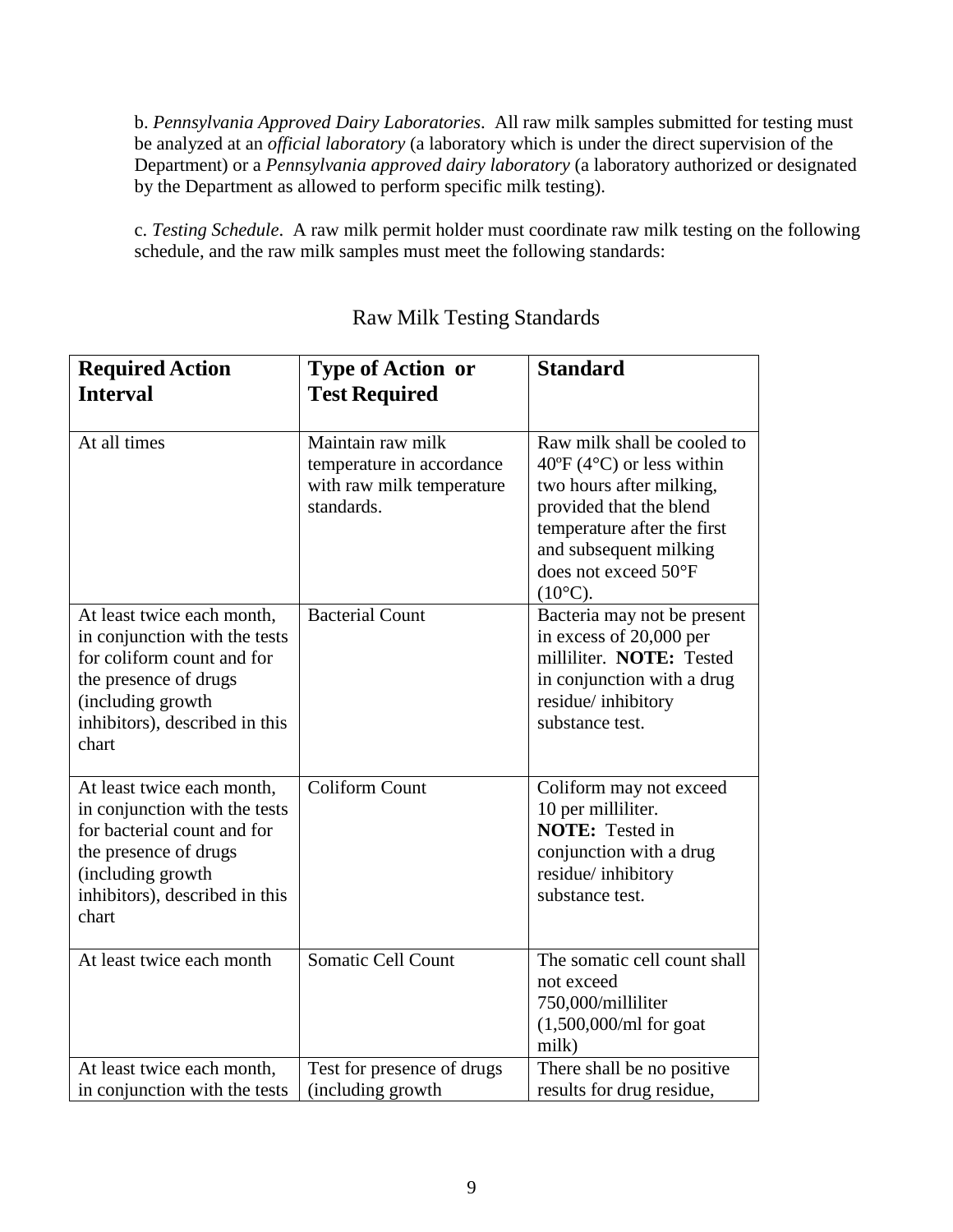| for bacterial count and for  | inhibitors)               | using drug residue detection    |
|------------------------------|---------------------------|---------------------------------|
| coliform count, described in |                           | laboratory techniques           |
| this chart                   |                           | referenced in the current       |
|                              |                           | Grade "A" Pasteurized Milk      |
|                              |                           | Ordinance developed by the      |
|                              |                           | <b>United States Department</b> |
|                              |                           | of Health and Human             |
|                              |                           | Services, Food and Drug         |
|                              |                           | Administration.                 |
|                              |                           |                                 |
| Once every 6 months          | From a sample drawn from  | There shall be no               |
|                              | the bulk tank, test for   | pathogenic bacteria present.    |
|                              | presence of the following |                                 |
|                              | pathogenic Bacteria       |                                 |
|                              | including Salmonellae,    |                                 |
|                              | Listeria monocytogenes,   |                                 |
|                              | Camphylobacter, and E.    |                                 |
|                              | Coli 0157:H7              |                                 |

## 10. *Violations of Raw Milk Testing Standards.*

a. *Bacterial count, somatic cell count, coliform count or cooling temperature tests*.

i. If *two of the last four* tested raw milk samples exceed the bacterial count, somatic cell count or coliform count standards described above, and/or fail to meet the cooling temperature requirements described above, the Department will provide the raw milk permit holder with written notice that it is in violation of the requirements of the Milk Sanitation Law and 7 PA Code Chapter 59a.

ii. If *three of the last five* tested raw milk samples exceed the bacterial count, somatic cell count or coliform count standards described above, and/or fail to meet the cooling temperature requirements described above, the Department shall proceed to revoke or suspend the raw milk permit, and the raw milk permit holder shall be subject to summary criminal prosecution under the Milk Sanitation Law.

b. *Pesticides*. If a raw milk sample tests positive for the presence of a pesticide, the raw milk permit holder shall do the following:

i. Immediately cease the sale of raw milk for human consumption.

ii. Take a second sample and submit it for testing for pesticide residue.

iii. Investigate and determine the cause of the contamination, report the result of that investigation to the Department, and correct that cause of contamination.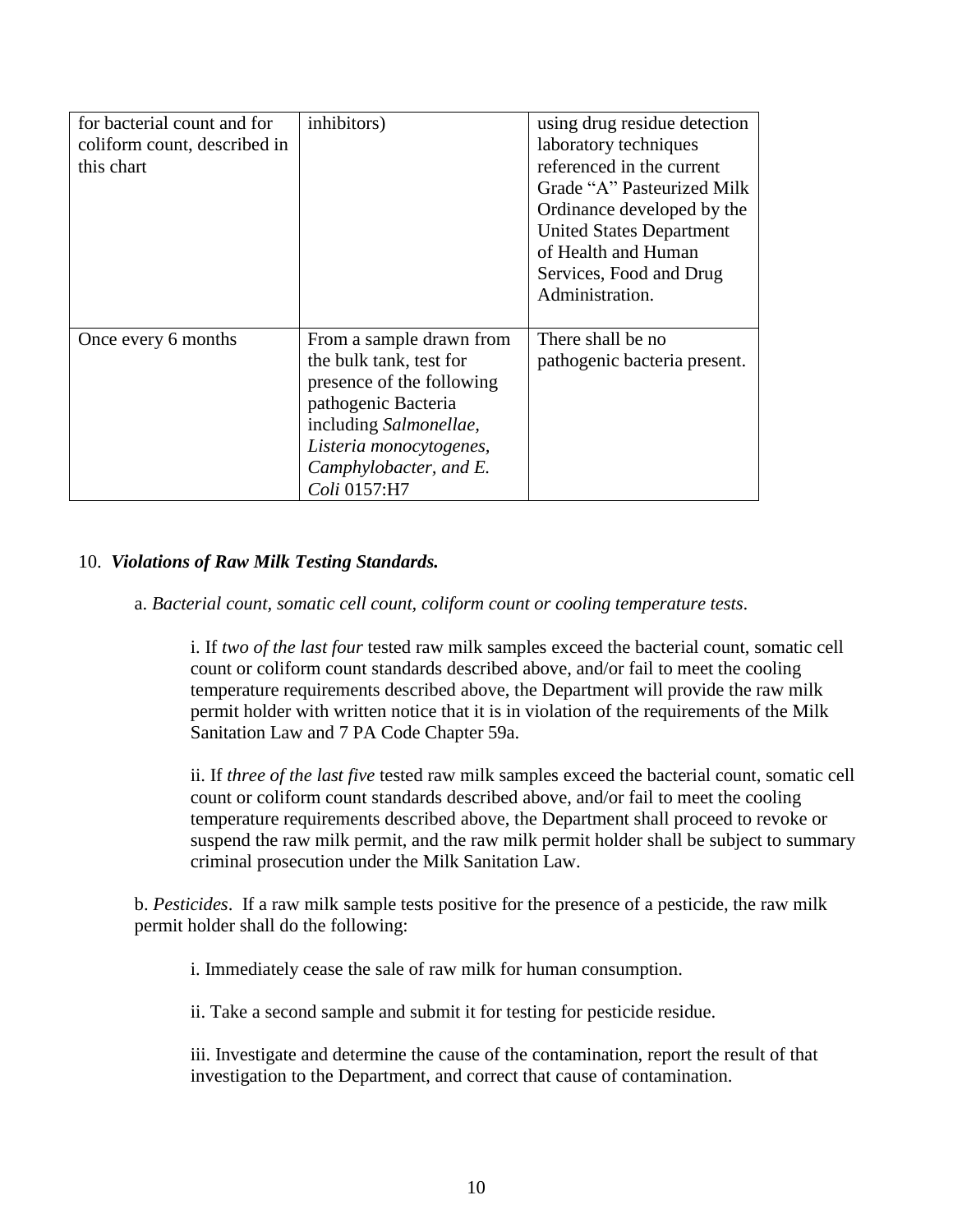iv. Refrain from selling raw milk until and unless the second test shows the sample to be free of pesticide residue, or to be below the actionable levels established for such residue, and the Department reviews these test results and approves the resumption of raw milk sales.

c. Drugs including g*rowth inhibitors.* If a raw milk sample tests positive for the presence of a drug residue, the raw milk permit holder shall do the following:

i. Immediately cease the sale of raw milk for human consumption.

ii. Investigate and determine the cause of the contamination, report the result of the investigation to the Department, and correct the cause of contamination.

iii. Have a second sample collected by an approved sampler and tested at a Pennsylvania approved dairy laboratory.

iv. Refrain from selling raw milk until and unless the second test shows the sample to be free of growth inhibitor residue, or to be below the actionable levels established for such residue, and the Department reviews these test results and approves the resumption of raw milk sales.

d. *Disease-producing organisms*. If a raw milk sample tests positive for the presence of pathogenic bacteria or other disease-producing organisms such as *Salmonellae, Listeria monocytogenes, Camphylobacter* or *E. Coli* 0157:H7, the raw milk permit holder shall do the following:

i. Immediately cease the sale of raw milk for human consumption.

ii. Investigate and determine the cause of the contamination, report the result of that investigation to the Department, and correct that cause of contamination.

iii. Wait at least 2 days from the cessation of raw milk sales (or until such time as conformance can reasonably be assured), and then have an approved sampler collect a second sample and submit it to a Pennsylvania approved dairy laboratory to be tested for the presence of pathogenic bacteria.

iv. Following the initial sampling described in the preceding requirement, have an approved sampler collect an additional sample – at least one day after the previous sample - and submit it to a Pennsylvania approved dairy laboratory for testing for the presence of pathogenic bacteria.

v. Refrain from selling raw milk until and unless two consecutive tests, from samples drawn at least one day apart, show that raw milk produced at the dairy operation that is the subject of the raw milk permit is free from disease-producing organisms, and the Department reviews these test results and approves the resumption of raw milk sales.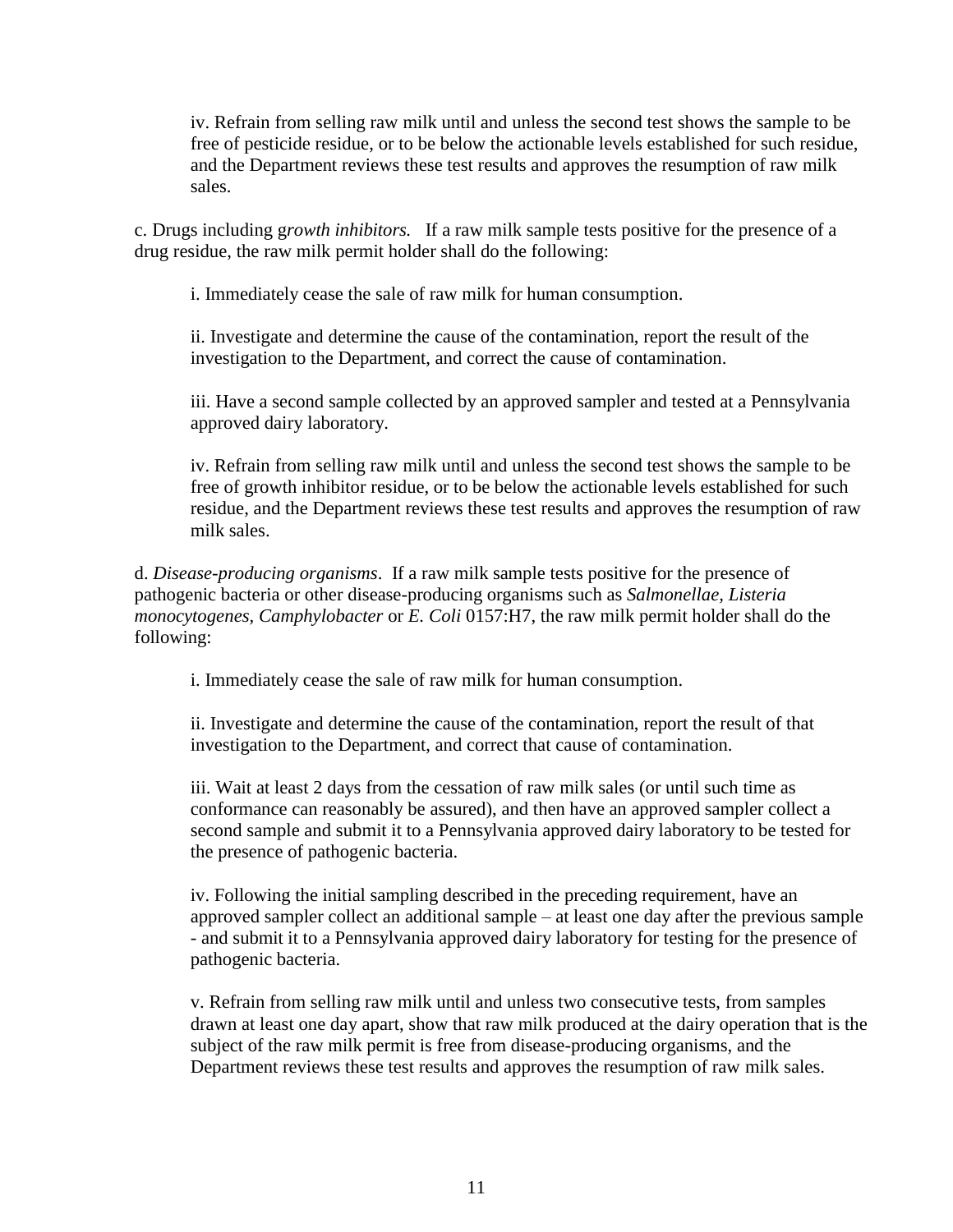## 11. *Raw milk packaging***:**

(a) *Sales or delivery on premises other than the farm where the raw milk for human consumption is produced.*

When raw milk for human consumption is packaged for sale or delivery at a location other than the farm where the raw milk for human consumption is produced, the bottling and capping operations shall be conducted in a room separate from the milk room by a mechanical means of filling and capping the bottles or containers, and the closure must protect the pouring lip to its largest diameter.

(b) *Sales or delivery on premises where the raw milk for human consumption is produced.* When raw milk for human consumption is packaged for sale or delivery at the location where the raw milk for human consumption is produced, the Department will consider a milk room facility as being adequate for the bottling and capping of the bottles or containers. This activity must be completed in a sanitary manner using easily cleanable equipment that has been properly cleaned and sanitized.

## 12. *Label Content Review by the Department.*

#### a. *Raw Milk in Containers owned by the Raw Milk Permit Holder.*

(1) *General label statements*. If raw milk for human consumption is prepackaged for sale in containers that are owned *by the raw milk permit holder*, the labeling on these containers and caps shall be submitted to the Department and approved by the Department prior to use in commerce. The container shall be labeled as raw milk, and include the fluid volume as well as the name and address of the distributor or producer and the words "Keep Refrigerated." It shall not be misbranded or contain any false or misleading statements.

(2) a. *Consumer advisory for raw animal-derived foods that have not been processed to remove pathogens*. The label shall also contain a consumer advisory statement to notify consumers of the increased risks (particularly to certain highly susceptible populations) associated with the consumption of raw animal-derived foods that have not been processed to remove pathogens. An acceptable notice would be as follows:

Raw milk has not been processed to remove pathogens that can cause illness. The consumption of raw milk may significantly increase the risk of foodborne illness in persons who consume it - particularly with respect to certain highly-susceptible populations such as preschool-age children, older adults, pregnant women, persons experiencing illness, and other people with weakened immune systems.

The Department will consider alternative written means of notification of consumers of the potential risks associated with the consumption of raw milk by highly-susceptible populations.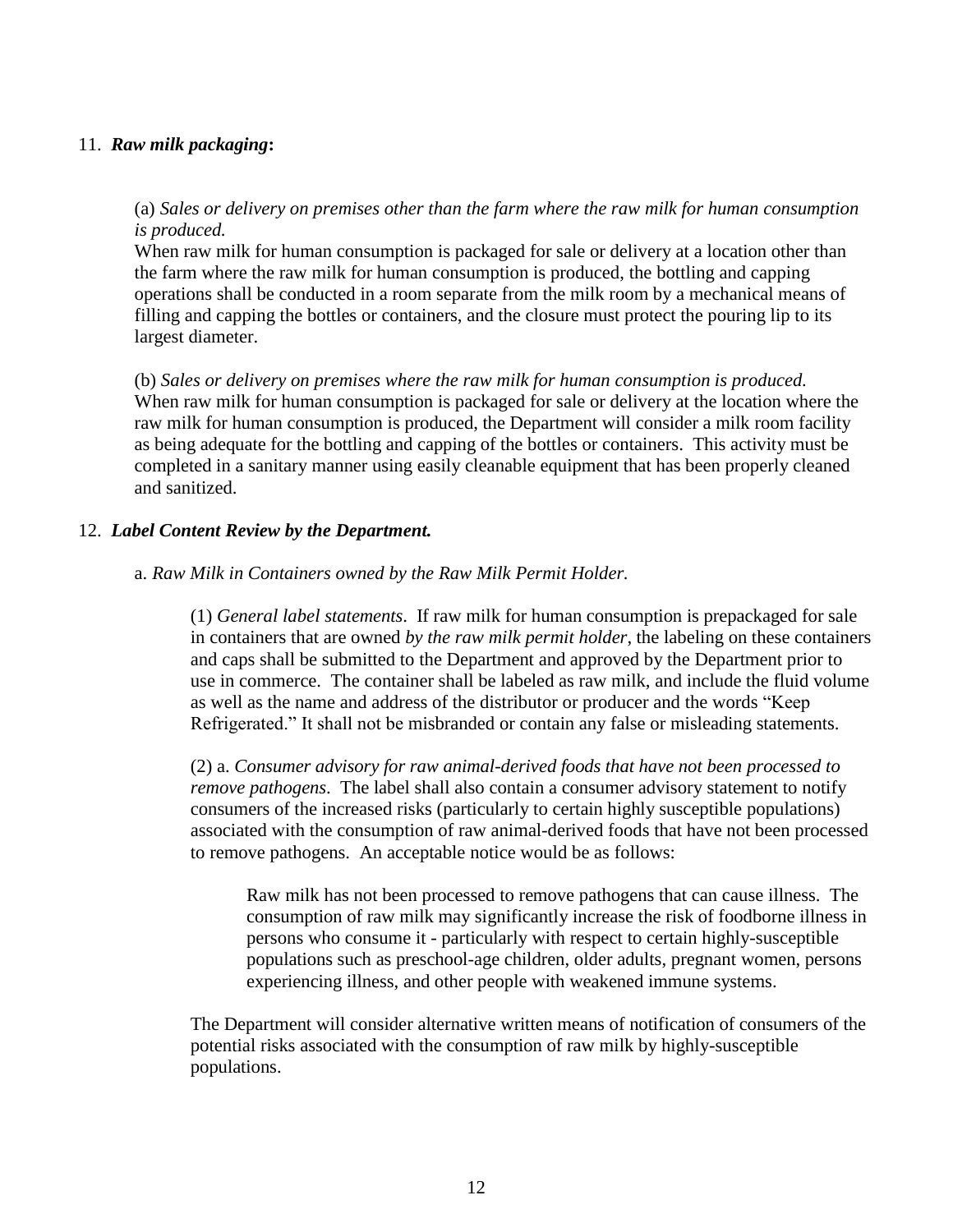b. *Raw Milk in Customer-Owned Containers*. If raw milk is packed for sale in containers that are owned *by the consumer*, the Department does not have to review and approve any labeling on the container or caps. The Department recommends that customer owned containers be clean, foodgrade containers of 1 gallon or smaller capacity. A consumer advisory shall be posted at the location where the customer owned containers are filled, or in close proximity to that location, so as to provide consumers notice of increased risks associated with the consumption of raw animalderived foods that have not been processed to remove pathogens by certain highly susceptible populations. An acceptable notice would be as follows:

Raw milk has not been processed to remove pathogens that can cause illness. The consumption of raw milk may significantly increase the risk of foodborne illness in persons who consume it - particularly with respect to certain highly-susceptible populations such as preschool-age children, older adults, pregnant women, persons experiencing illness, and other people with weakened immune systems.

The Department will consider alternative written means of notification of consumers of the potential risks associated with the consumption of raw milk by highly-susceptible populations.

## (3). *Label requirement: milk dating.*

(a) The cap of the raw milk container, or the container itself, must be conspicuously and legibly marked in a contrasting color with the designation of the "sell-by" date—the month and day of the month after which the raw milk may not be sold or offered for sale. The designation may be numerical—such as "8-15"—or with the use of an abbreviation for the month, such as "AUG 15" or "AU 15." The words "Sell by" or "Not to be sold after" must precede the designation of the date, or the statement "Not to be sold after the date stamped above" must appear legibly on the container. This designation of the date may not exceed 17 days beginning after midnight on the day on which the raw milk was produced.

(b) *Prominence of sell-by date on label.* The sell-by date must be separate and distinct from any other number, letter or intervening material on the cap or container.

(c) *Prohibition.* Raw milk may not be sold or offered for sale for human consumption if the raw milk is sold or offered for sale after the sell by date designated on the container.

13. *Inspection, Sampling and Testing by the Department.* A raw milk permit holder shall allow the Department and its personnel to inspect the dairy operation that is the subject of the permit, review records, draw samples, conduct tests and take such other actions as are necessary to the Department's performance of its responsibilities under the Milk Sanitation Law, the Food Act or any other applicable statute or regulation. If a raw milk permit holder fails to allow this inspection and sampling by the Department, the Department may take steps to revoke or suspend the raw milk permit.

## 14. *Enforcement: Suspension or Revocation of a Raw Milk Permit*.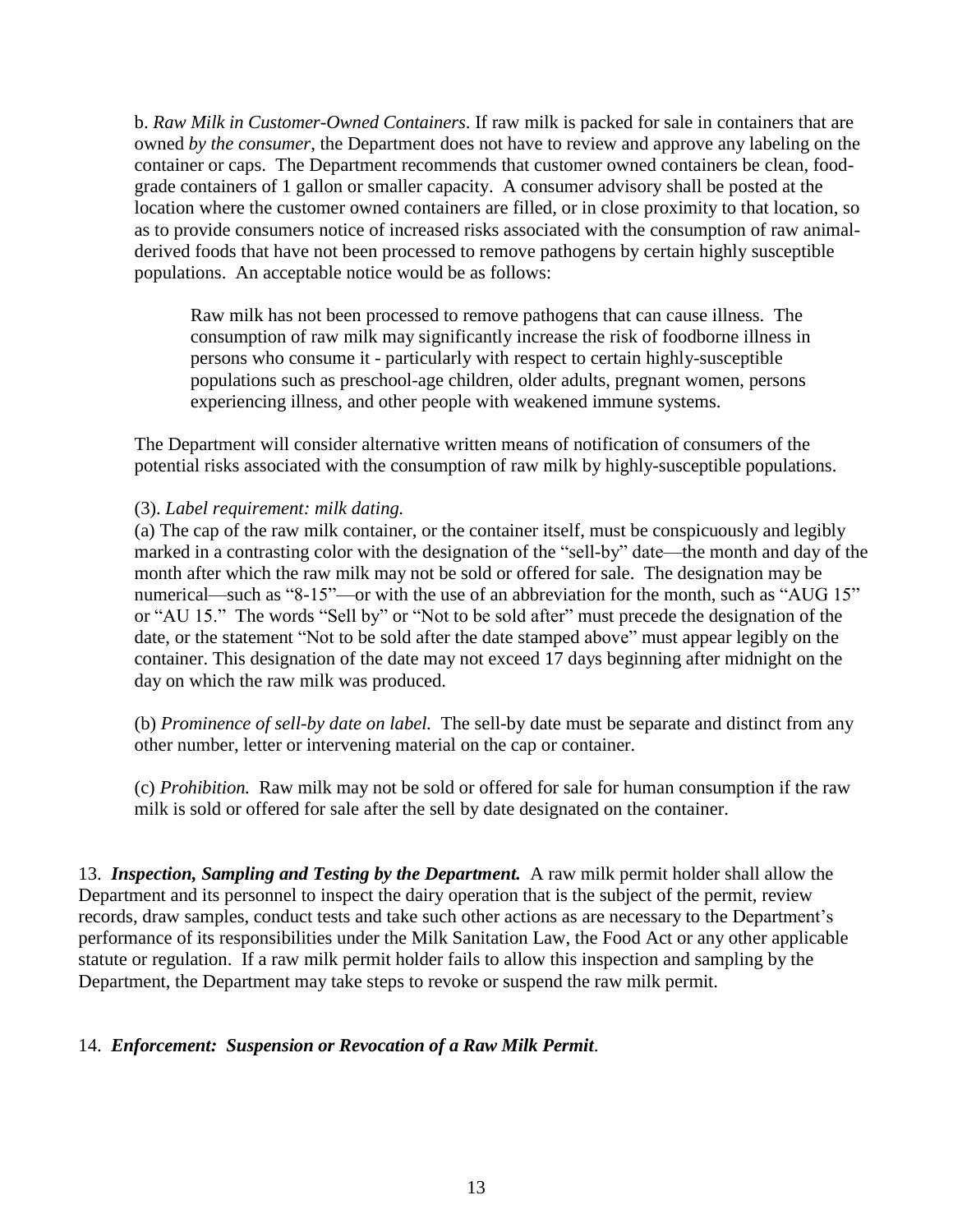a. *General*. The Department may take action to suspend or revoke a raw milk permit if a permit holder does not comply with the Milk Sanitation Law, or the regulations promulgated under authority of the Milk Sanitation Law.

i. A *suspension* is a temporary order that effectively removes the raw milk permit until a specific date, or for a specific period, or until specific conditions are met.

ii. A *revocation* effectively terminates the permit for the remainder of the September 1 through August 31 period for which it was originally issued.

#### b. *Procedure*.

i. The Milk Sanitation Law *requires* that the Department provide a raw milk permit holder with at least 5 days' advance written notice of a raw milk permit revocation or suspension. This written notice must be sent by registered mail.

ii. If the basis for a proposed raw milk permit suspension or revocation is that pathogenic bacteria have been detected in the raw milk, or foreign substances are present in the raw milk, or any condition exists where consumption of raw milk produced and sold prior to revocation or suspension of the raw milk permit may pose a threat to the health or safety of those persons who consume it, the Department shall immediately notify the raw milk permit holder and request that it *voluntarily cease* all sales of raw milk – without regard to whether the raw milk permit holder has received the 5 days' advance written notice required under the Milk Sanitation Law.

A. If the raw milk permit holder *complies* with a request that it voluntarily cease raw milk sales, the Department will consider this cooperation a mitigating factor as it determines any penalty or sanction relating to the violation.

B. If the raw milk permit holder *does not choose to comply* with a request that it voluntarily cease raw milk sales, the Department shall do the following:

I. Apprise the Pennsylvania Department of Health and any local health department having jurisdiction with notice of the situation, and recommend these entities take lawful action to ensure that sales of raw milk cease.

II. Consult with the Office of Attorney General regarding whether it should institute legal action to obtain an injunction to prohibit the raw milk sales.

iii. If the raw milk permit holder requests a hearing on the proposed permit suspension or revocation, the Department will arrange for an administrative hearing before a Hearing Examiner.

iv. If the raw milk permit holder does not request a hearing on the proposed permit suspension or revocation, the Department shall issue a final adjudication, ordering the suspension or revocation.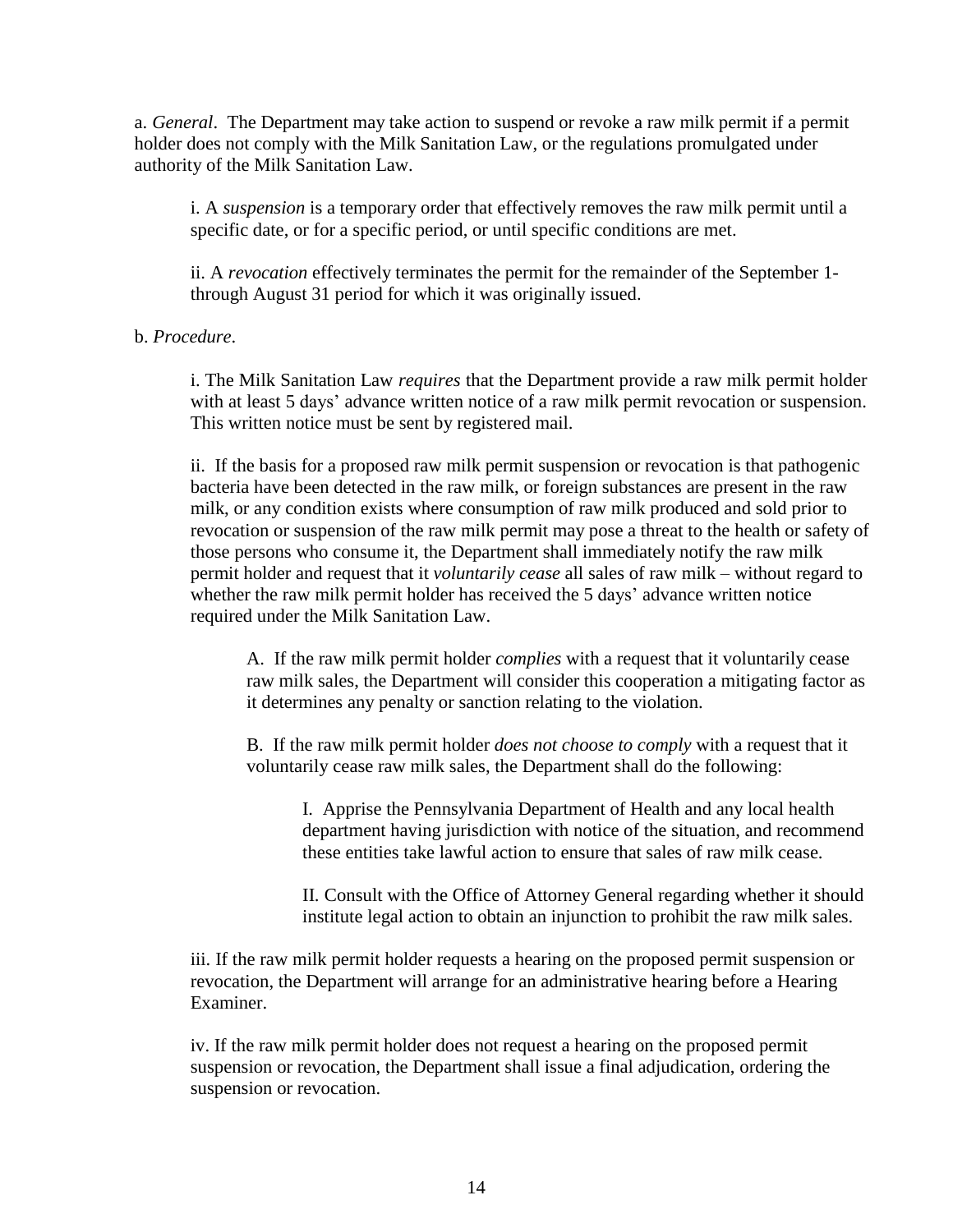v. A raw milk permit is, and remains, the property of the Department – even when it is in the physical custody of the permit holder. If a raw milk permit is suspended or revoked, the person in possession of the raw milk permit shall immediately return or surrender that raw milk permit to the Department. In the case of a permit suspension, the Department shall promptly return the raw milk permit to the permit holder at the end of the suspension period.

15. *Enforcement: Summary Criminal Prosecution*. If a raw milk permit holder violates any provision of the Milk Sanitation Law, or the regulations promulgated under authority of the Milk Sanitation Law, the Department may file a summary criminal prosecution against a raw milk permit holder for the violation. The violation is graded as a summary criminal offense. If convicted, a raw milk permit holder would face a fine of up to \$300 and/or imprisonment for up to 90 days.

16. *Enforcement: Injunctions.* The Department may ask the Attorney General to seek an injunction (an order issued by a court) to enjoin (prevent) a person from selling raw milk without the required raw milk permit or from violating the Milk Sanitation Law or the regulations promulgated under authority of the Milk Sanitation Law. Violations of an injunction can result in fines, imprisonment, or both.

## 17. *Enforcement: Seizure, Condemnation, Denaturing or Destruction of Raw Milk; Exclusion from Sale.*

a. *Seizure, Condemnation, Denaturing or Destruction of Raw Milk*. Whenever, in the opinion of the Secretary of the Department, a given supply of raw milk or illegally-produced raw milk products is considered unsafe or a menace to public health, the secretary may seize, condemn, denature, or destroy the milk or milk products, without compensation to the owner of the milk or milk products.

b. *Excluding Milk from Sale*. The Department may exclude raw milk or illegally-produced raw milk products from sale in either of the following circumstances:

i. The Secretary of the Department considers the raw milk or illegally-produced milk products to be unsafe; or

ii. If a raw milk permit holder violates a provision of the Milk Sanitation Law or a regulation promulgated under authority of the Milk Sanitation Law.

18. *Other Statutes and Regulations relating to Maintaining a Raw Milk Permit.* This document does not expand or limit the Department's authority to administer and enforce the Milk Sanitation Law and the regulations developed under authority of the Milk Sanitation Law. A person who seeks to acquire or maintain a raw milk permit must conform to all of these applicable statutory and regulatory requirements. This guidance document does not attempt to address, summarize or present the legal requirements for